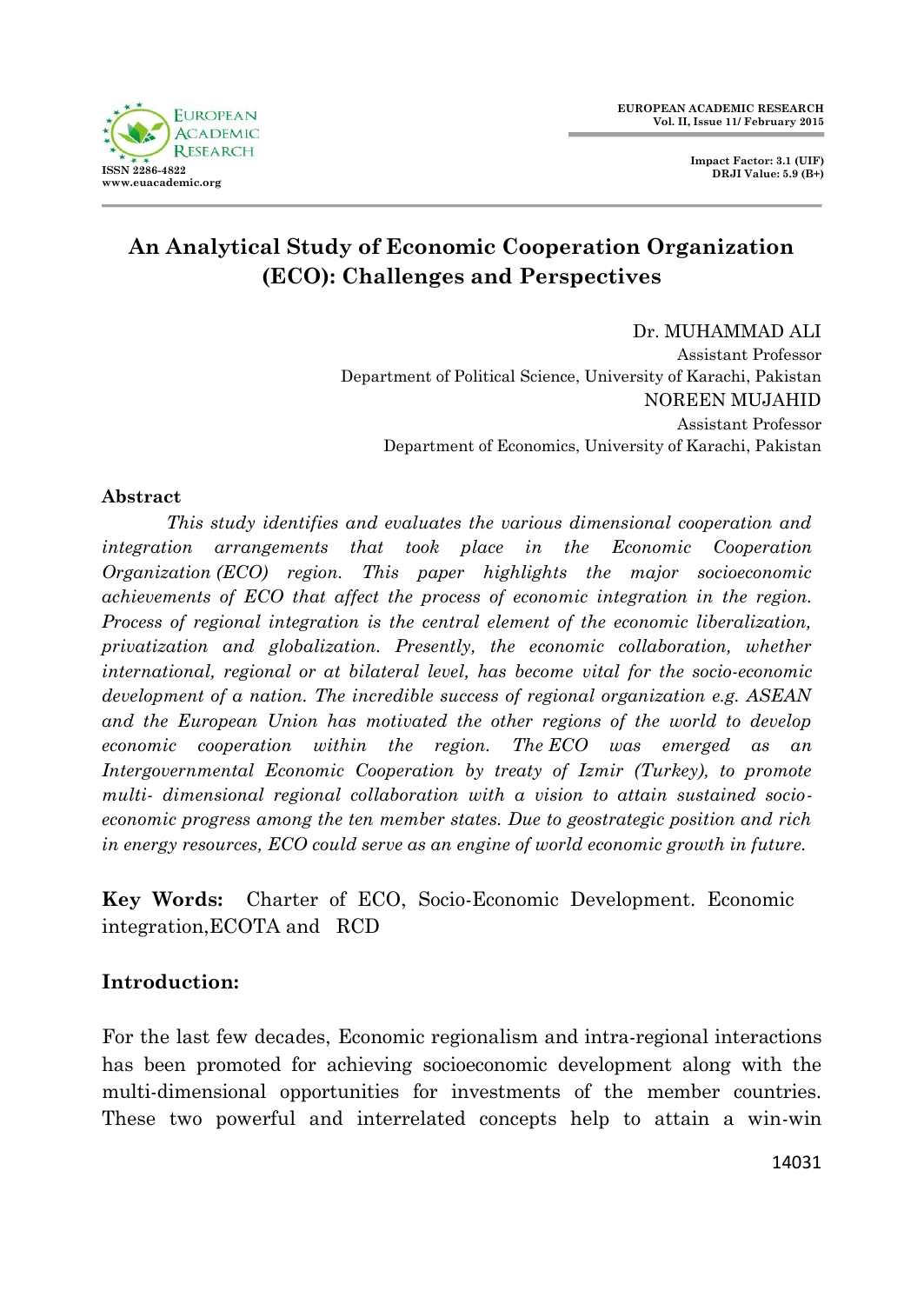situation for the trading countries. Regional trade agreements bring improvements in the socio-economic settings of the member countries as well as at the world at large. Intra-regional trade is beneficial for the countries because of least cost in terms of transportation along with comparative advantage in terms of the production of specific commodities. However, various constraints limit the actual gains and expansion in trade. One of the main constraints is the lack of proper infrastructure. Over the past three decades, resurgence of this is accomplished by gradual removal of barriers to mutual trade in goods and services through the dialogue and negotiations on the aspect of free trade, custom union or other preferential trade agreements. Porter (1990) defines "economic regionalism" as being composed of coordinated economic development activities tied to a comprehensive economic development strategy for a geographically contiguous region. A central component of these definitions is that economic regionalism focuses on the collaboration of organizations, governments, and businesses within a multijurisdictional economic region and that these entities strive to consciously manage the opportunities and constraints created by the geographic and social characteristics of a region. (Erickcek,2008).

According to Britannica Economic regionalism, institutional arrangements designed to facilitate the free flow of goods and services and to coordinate foreign economic policies between countries in the same geographic region. (Chung In Moon, 2013) .1950s and 1960s witnessed the rise of many regional economic groups in different parts of the world – the European Economic Community(EEC) in Western Europe, the Organization of African Unity in Africa, and the Association of Southeast Asian Nations (ASEAN), in Southeast Asia(ASEAN), to name a few. The success of the EEC among these was the most spectacular, but the same was not repeated in other parts of the world. The waves of globalization and liberalization have further made it obligatory for all the nation-states to strengthen their regional economic interlinkages. *.* In such a changing global scenario the economic challenges have become a dynamic policy issue for both developed and developing nations. Presently the economic cooperation, whether bilateral, or regional has become vital for the socio-economic development of a nation.

The Economic Cooperation Organization (ECO) was established in 1985, as an intergovernmental regional organization by Iran, Pakistan and Turkey for the purpose of promoting economic, technical, financial and cultural cooperation among the member states. Currently, it is joined by other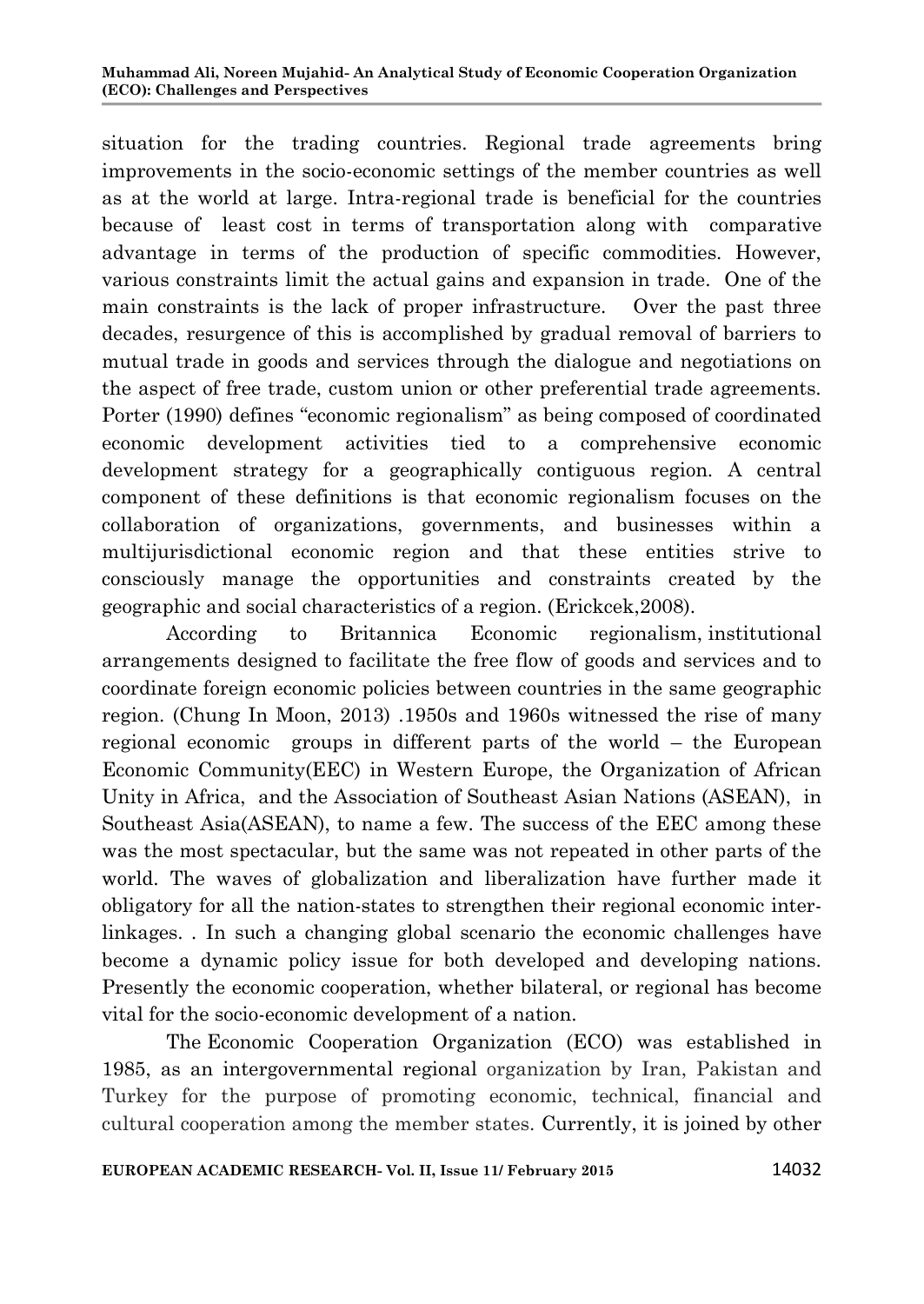seven member states. Therefore, in all ten Central and West Asian countries including Pakistan, Iran, Turkey, Afghanistan, Azerbaijan Kazakhstan, Kyrgyzstan, Tajikistan, Turkmenistan and Uzbekistan are the members. Under the guidelines of ECO, all the member states have been gradually dismantling and decreasing tariff and non-tariff barriers to promote intraregional trade and gradual integration of the region with global markets. With 440 million of dynamic population (2014), this region enjoys 6.3 % of total global population. The region occupies a vital geopolitical location, bordered by Russia, China, the Indian Ocean, the Persian Gulf and the Caspian basin. Among the ECO, seven member states are landlocked countries while the remaining are dependent on transport for developing their economies. Due to its geostrategic position, the ECO collectively and its member countries individually has a significant connection between this group to other regional and international economic groups. These ten countries are characterized by common religion, culture, historical and economic affinities. These nations are also member of Organization of Islamic Conference (OIC). The affinities of sentiment, among these nations are reflected in their working hand in hand in the OIC, United Nation and the Non Alignment Movement (NAM). Both Pakistan and Afghanistan are members of ECO and South Asian Association for Regional Cooperation (SAARC) have connected the ECO region to South Asian continent. Turkey, being a member of Organization for Security and Cooperation for Europe and North Atlantic Treaty Organization (NATO), linked two continents (Asia and Europe). Iran plays a vital role in international waterways. Other Six ECO's members belong to Central Asian region has strong historic economic relations with the Common wealth Independence States (CIS) and former superpower Russian federation. These external relations of ECO and its member states help in economic integration with the global market. The most strategic significance of this region lies in the fact that it contains the biggest reserve of oil, natural gas and mineral resources. In 2011, the region contributed 2.7 percent in international economy (ECO Statistical Report 2014). Due to geo-strategic position and rich in energy resources it has a potential to serve as an engine for world economic growth in the future.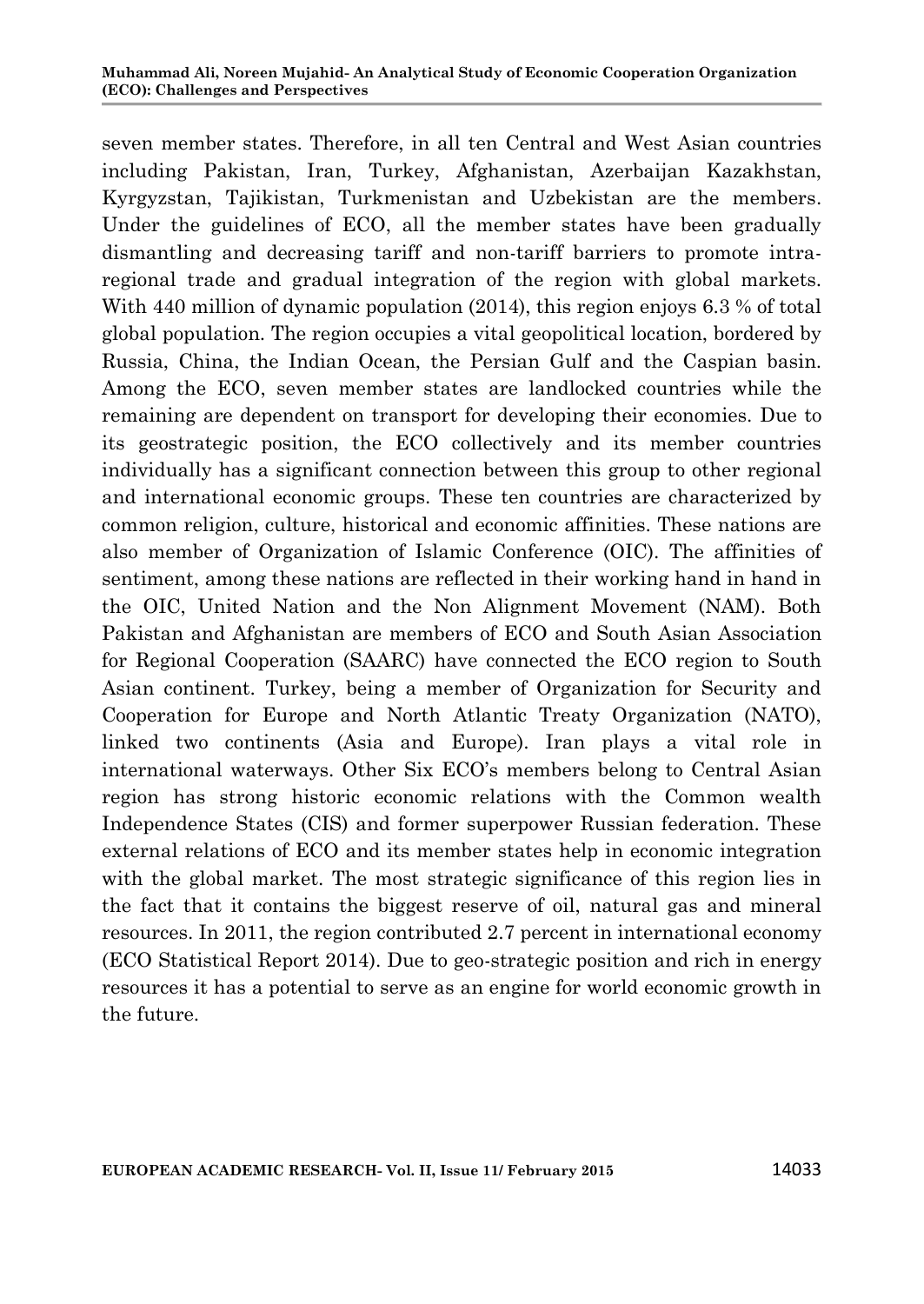# **Research Methodology**

The paper follows the qualitative approach. Keeping in view the nature of research objectives, the efforts are made to collect material from diversified sources. It provides a synoptic view of issues and problems related to regional economic cooperation. On the basis of literature review, this theoretical research paper is organized into three sections. First part examines the brief but comprehensive back ground of Regionalism in ECO. The second part deals with the economic integration process in the framework of ECO's charter. A summary of findings, highlighting the main factors which were responsible in the way of regional integration progress, would be discussed in the last section of the study. It is expected that the results of this work would not only facilitate the scholars and experts of political economy but it would show a direction to the students in the field of regionalism.

# **Background of the Research problem**

The Regional Cooperation for Development (RCD) was established as a tripartite arrangement among Pakistan, Turkey and Iran in 1964. The aim of RCD was to strengthen their cooperation in the fields of socio-economic development, trade, transportation, communication, railways, industry and banking among member states. These three nations were also the regional members of the Central Treaty Organization (CENTO). However, a number of financial, political and administrative difficulties made progress slow. After twelve unsatisfactory years, the three regional Heads of State held a summit in Izmir (Turkey) in April 1976, making modifications to the RCD declaration. This development was disturbed due to the Iranian Islamic revolution in the late 70s and the reservation of the new government in Iran, the organization was dissolved in 1979. However, after few years three countries realized the need for restoring close collaboration in the economic field and decided to restructure and revived the organization by replacing the RCD with a new organization, Economic Cooperation Organization in 1985. The first meeting of its high council was held in Tehran, discussed the scope and functions of organization and setup four committees to promote cooperation in the socio economic field among member states ( Safder, 2000:266).

After the disintegration of Soviet Union in December 1991, Central Asian and Caucasus Republic got independence. Due to their historical,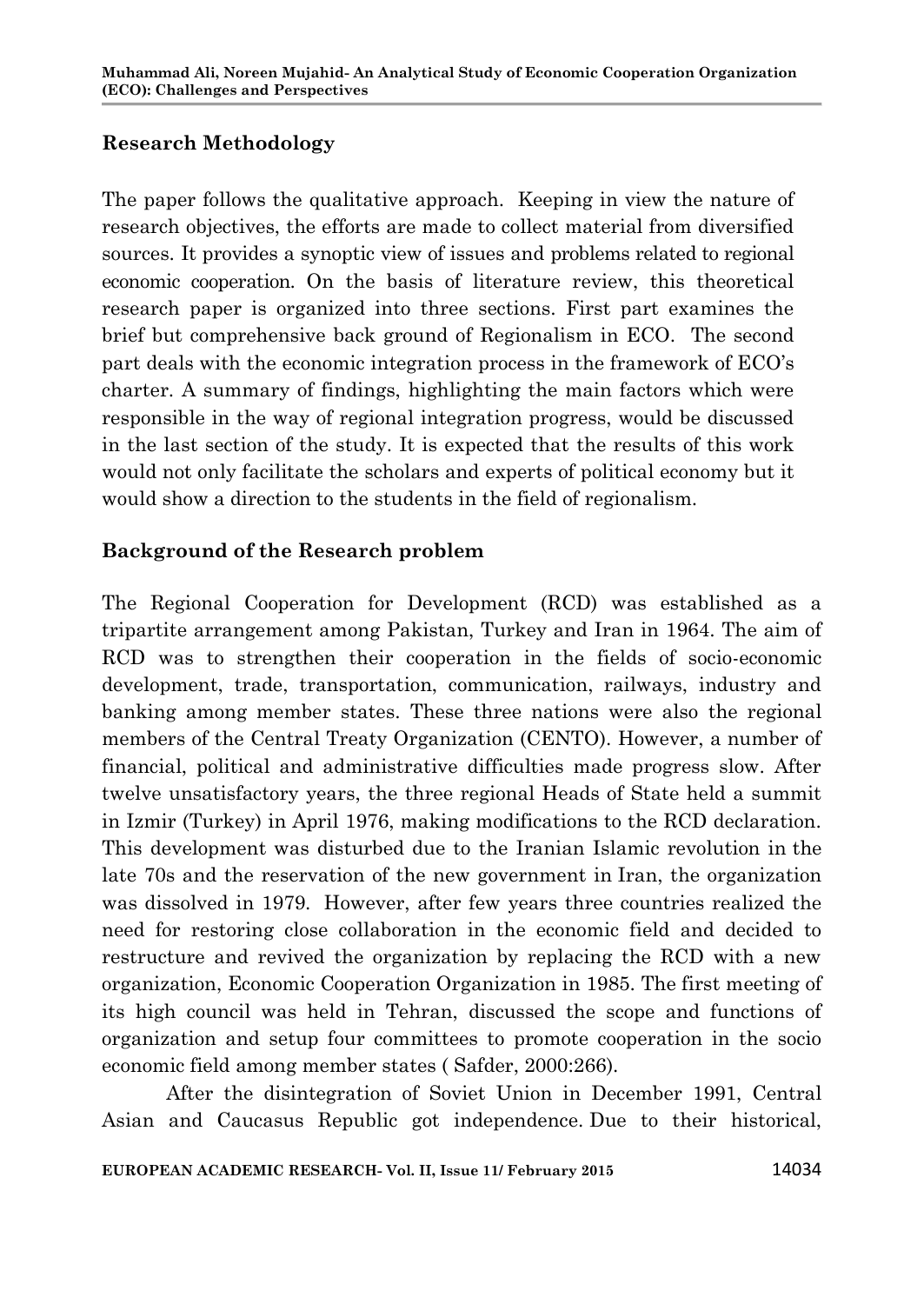cultural and religious similarities with the people of Turkey, Pakistan and Iran, six newly independence nations of central Asian - Azerbaijan, Kazakhstan, Kyrgyzstan Tajikistan, Turkmenistan and Uzbekistan, applied for the membership of ECO along with Afghanistan. The formal accession application of these new members was accepted by official meeting at Islamabad in May 1992. This enlargement has open the new chapter in the history of ten member states organization ECO, signifying a huge area of natural resources and more than 440 million of dynamic people. (Hooman , 2009:303)

# **Overview of ECO's Charter**

The revised Charter of ECO enforced in 1997. The charter set forth the principles, objectives and institutional arrangements of the organization. Originally, there are sixteen articles in the ECO Charter. The various protocol and the declarations have been adopted by the member states from time to time. Under the article two and three of the Charter, the main objectives of the ECO is to promote intra- regional trade among member states; gradually remove trade barriers, encourage conditions for sustainable socioeconomic development, gradual integration of the economic cooperation among member states, promote greater role in the global economy and cooperation with other regional and international organizations. ECO's objectives also include "cooperation in the fields of agriculture; energy and minerals; finance and economy; industry; trade and investment; transport and communications; environmental protection; economic research and statistics; human resource development and International relations" (Article II of the Charter) . The concept of regional cooperation in organization is based "on mutual respect, equality, territorial integrity, sovereignty, political independence and principles of non-interference in the internal matters of the member countries". (Article III of the Charter)

#### **Organizational Structure of ECO**

**EUROPEAN ACADEMIC RESEARCH- Vol. II, Issue 11/ February 2015** 14035 To achieve these objectives, the Charter, provides the following institutions and bodies for implementing the policies of organization. Under the article four of the charter, The ECO Summit is a highest political and formal platform of member countries that undertake the activities for the welfare and benefit for more than 440 million people of this ECO region. The Summit brings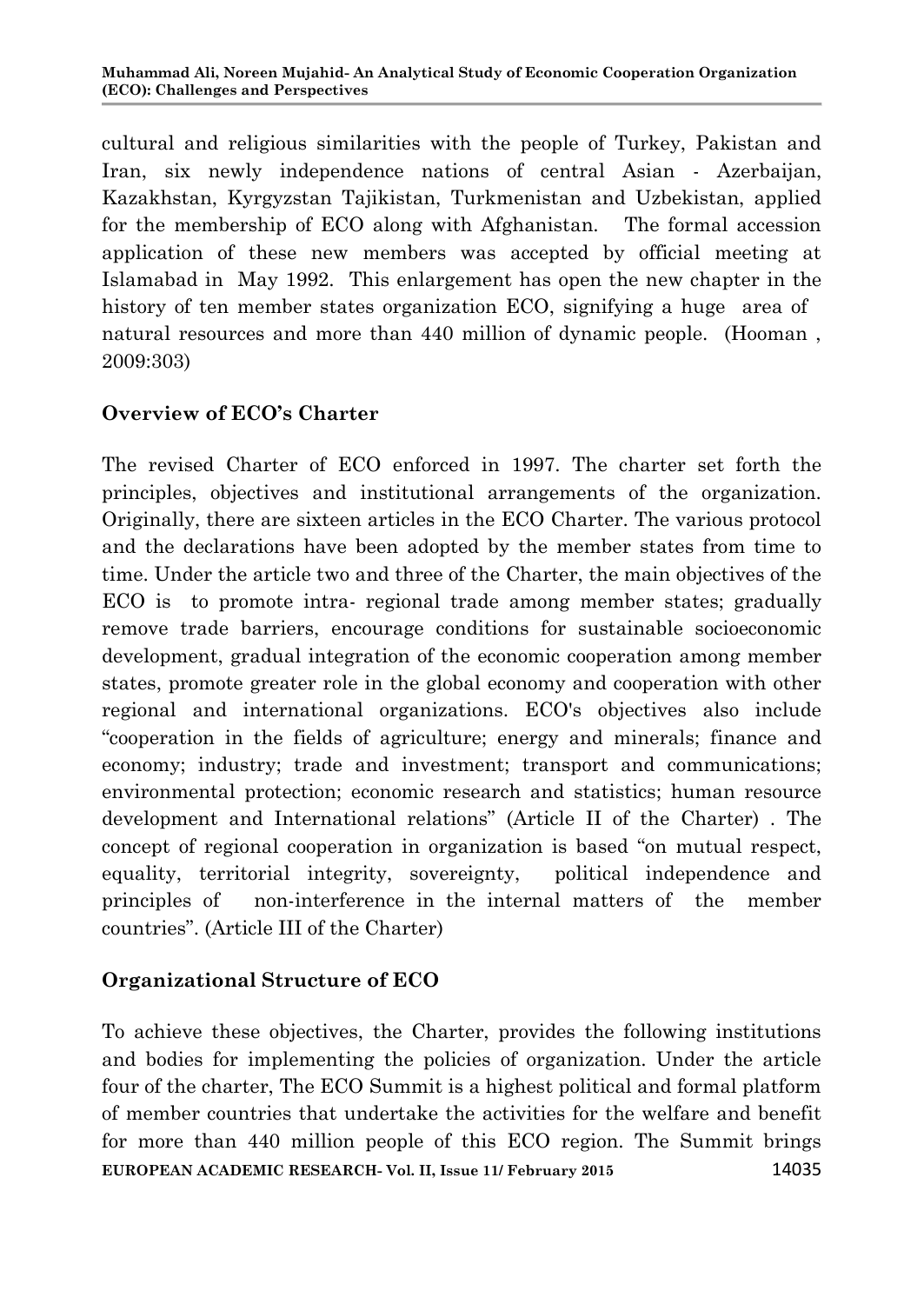together member states at the highest level (Heads of State or Government), along with Secretary General, and meet generally once after two years. Since its first Summit in Tehran (held on February 16-17), thirteen summits have been held so far. The Fourteen summit is scheduled to convene in Pakistan. The Council of Ministers ( CoM ) is one of the chief legislative body in ECO institutional frame work which is consisting of foreign ministers. The COM is responsible for

- articulating policies;
- reviewing development of the organization ;
- deciding the new sectors of collaboration;
- creating further mechanisms as deemed essential;
- and conclusive on other matters of general interest to the organization.( Article II of the Charter) .

Director General of foreign offices / departments of member states are the permanent representatives of council. They are responsible for implementing the decisions taken by the council of ministers as well as formulating the policies / issues requiring decision by member states. Director General meets regularly in secretariat (Tehran). The Regional Planning Council (RPC) comprising of senior planning officials or other representatives of member countries. It is responsible for reviewing programmes of activity and evaluating results achieved, and for proposing future plans of action to the Council of ministers. The Secretariat is headed by a Secretary-General, who is appointed from member countries by the Council of Ministers in alphabetical order. He/she is appointed for a term of three years, although this may be increased in special circumstances. He/she is supported by two Deputy Secretaries-General. (ECO, 2014:743) The Secretariat services regular ministerial meetings held by regional ministers responsible for agriculture; energy and minerals; finance and economy; industry; trade and investment; and transport and communications. ECO's secretariat is located in Tehran.( Article X of the Charter). The decision making procedures for organization, set out in the charter, is dominated by the intergovernmental method. Article twelve provided that all decisions would be based on unanimity, which, in effect meant that each member would have a veto. "Bilateral" and "contentious" matters would not be discussed in the forum. ( Article XII of the Charter) .Article nine provided that each member countries contribute to the funds of ECO on yearly basis. Apart from the above mentioned fundamental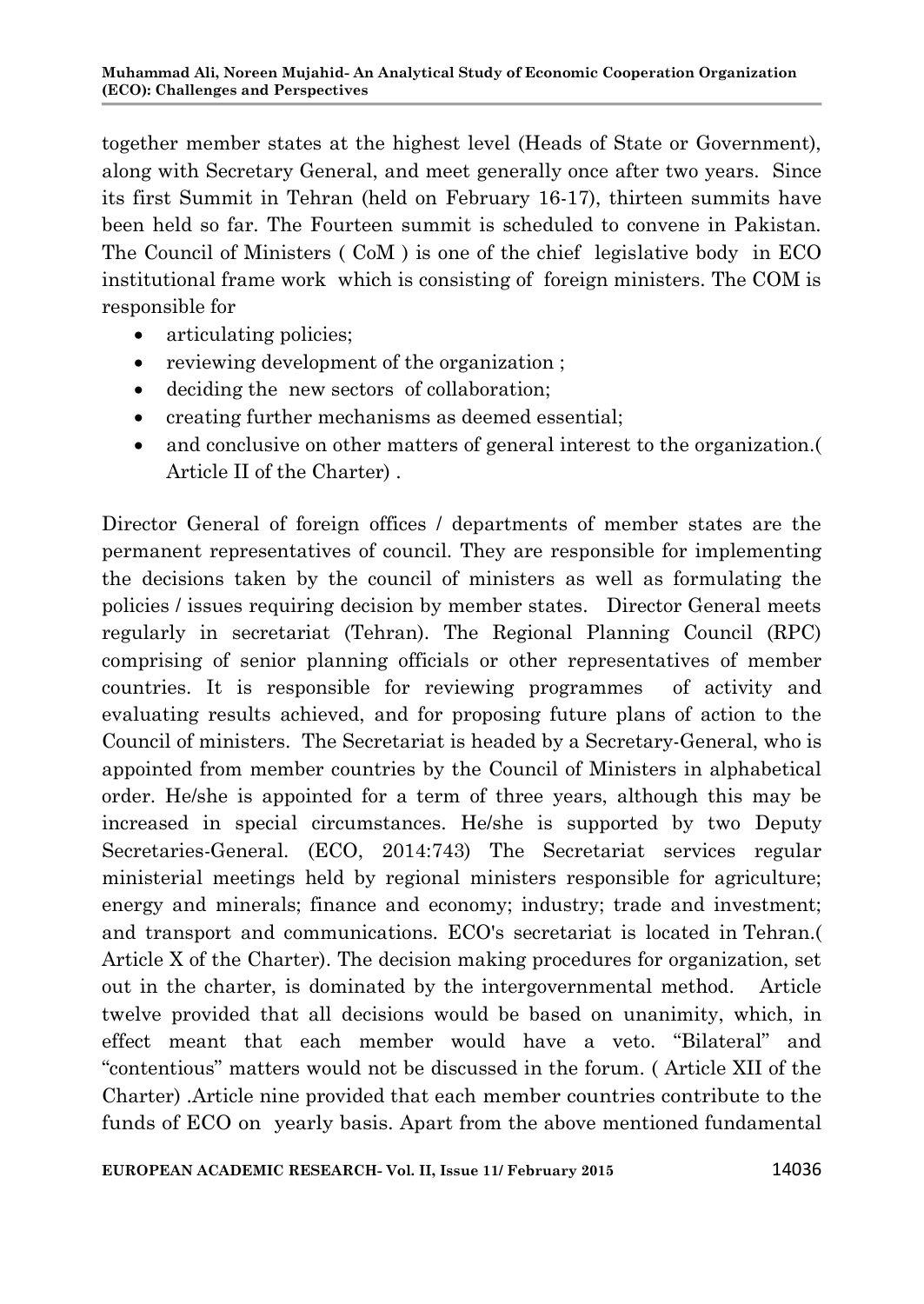structure, the following specific regional institutions are working under the ECO institutional framework;

- ECO Trade and Development (ETD)
- ECO Science Foundation (ESF)
- ECO Shipping Company (ESC)
- ECO Chamber of Commerce and Industry (ECCI)
- ECO Cultural Institute (ECI)
- ECO College of Insurance (ECI)

#### **Overview of ECO's Socioeconomic Achievements**

Since its enlargement in 1992, the ECO's main areas of cooperation are trade and investment transport (including the building of road rail links, of and particular importance as seven member states are landlocked) Telecommunications and port, energy (including the inter-connection of power grids in the region), mineral, environmental issues, industry and agriculture sectors. ECO priorities and objectives for each sector are defined in the Quetta Plan of Action, the Istanbul Declaration, and 'Almaty Outline Plan', which was adopted in 1993, is specifically concerned with the development of regional transport and communication infrastructure. (Barry, 2013: 69) Meeting in October 2006, the ECO Council of Ministers adopted a document entitled ECO Vision 2015 detailing basic policy guidelines for the organization's activities, during 2006-15, and setting a number of targets to be achieved in the various areas of regional cooperation. (ECO, 2014: 745). Intra-regional trade refers to trade which focuses on economic exchange primarily between countries of the same region or economic zone. In recent years countries within economic-trade regimes such as Association South East Asian Nations (ASEAN) in Southeast Asia for example have increased the level of trade and commodity exchange between themselves which reduces the inflation and tariff barriers associated with foreign markets resulting in growing prosperity.

Trade and Investment sectors always remain one of the most vital priorities for regional cooperation. The strategy adopted by the members of ECO is to gradually eliminate trade barriers, efforts for greater internal and international market access, transportation of goods, simplification and harmonization of the national customs procedures, extension of existing preferential tariff measures, adopt common approaches in regional and international agencies/ organizations, particularly the World Trade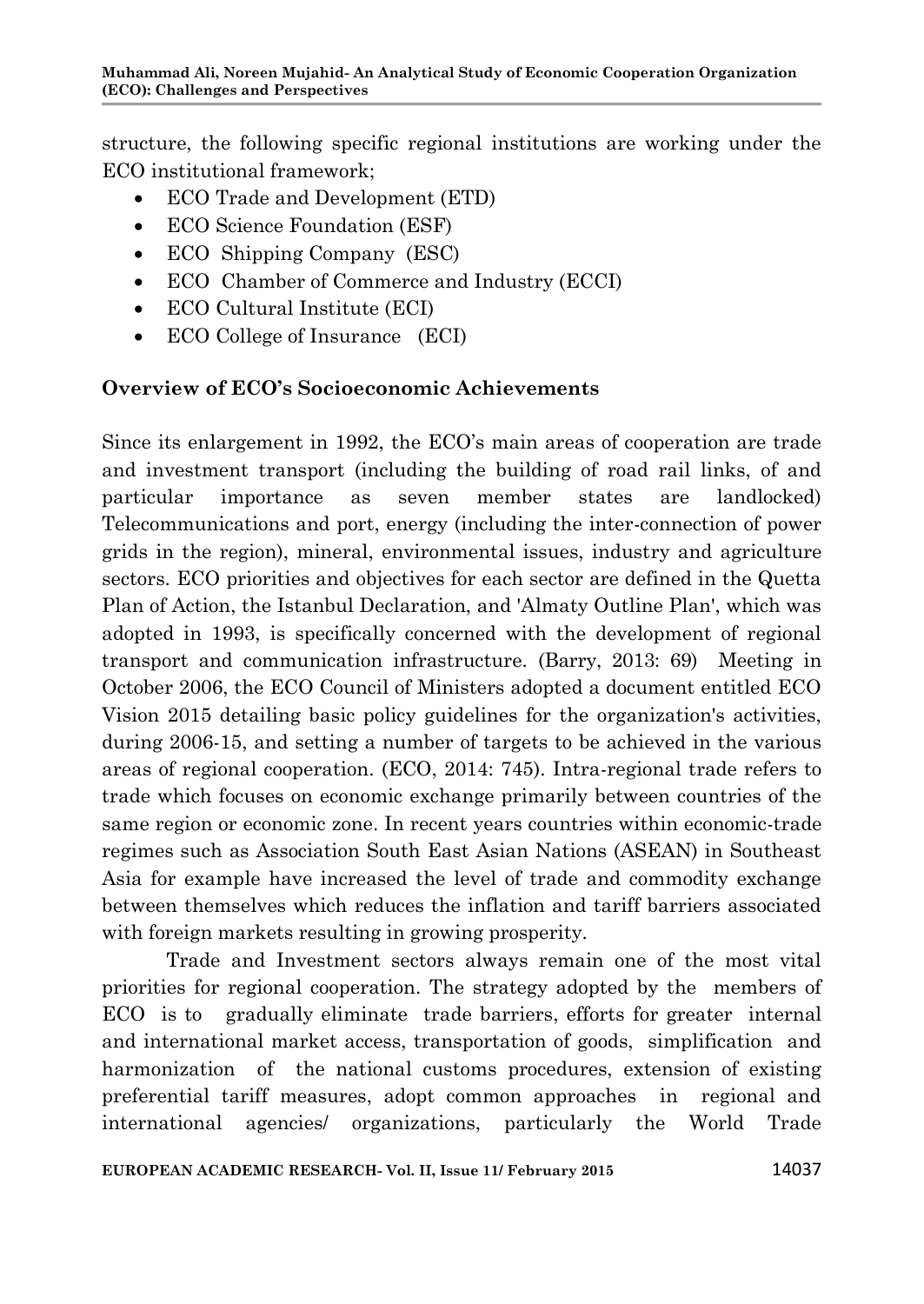Organization (WTO), ASEAN, European Union and SAARC for progress of regional and global trade.(ECO Decade of Progress 1992-2002). In achieving all these objectives, the members of ECO has taken various measures in the Trade sector including ECO preferential trade arrangement in 1991, signed a Framework Agreement on ECO Cooperation (ECOFAT) in March 2000, the ECO Trade Agreement (ECOTA) in 2004. In 1991, member states of organization have lunched ECO preferential trade arrangement. The main objective of the agreement was to enlarge trade cooperation among member states through mutual exchange of concessions. The arrangement provide for a 10 percent import tariff reduction on listed goods.( safder, 2000:280) .Convening in conference in March 2000, ECO ministers of trade signed a Framework Agreement on ECO Cooperation (ECOFAT), which established a basis for the expansion of intra-regional trade. The Framework Agreement envisaged the eventual adoption of an accord providing for the gradual removal of regional trade obstacles like customs duties, and tariff among the member states.

**Table: 01 Main components and balance of Foreign Trade of Merchandise of ECO Region in the years of period 1994-2012 (Bln US\$)**

| Indicator      | 1994   | 2000   | 2005    | 2010   | 2012  |
|----------------|--------|--------|---------|--------|-------|
| <b>Exports</b> | 54.5   | 82.8   | 192.9   | 344.6  | 436.9 |
| Imports        | 55.6   | 92.4   | 215.4   | 352    | 428.6 |
| Total          | 110.1  | 175.2  | 408.3   | 696.6  | 865.5 |
| <b>Balance</b> | $-1.2$ | $-9.5$ | $-22.5$ | $-7.4$ | 8.3   |

**Source: World Trade Organization**

The above table depicts the main components and the balance of foreign trade of ECO region. It is being observed that the term of trade has drastically improved and imports and exports have increased eight times within the span of almost two decades. This is the true reflection of regionalism and interregional trade. The table also reflects that the value of exports is lower specifically in 1994, 2000 and 2005 as compare to the value of imports. However, the exports were higher than imports in 2010 and 2012.

**Table: 02 Exports and Imports of Merchandise of ECO Countries and share from Total Foreign Trade of the Region in 2012**

| Country     | Country Value (Mln US\$)) |         |         | Percentage (%) |         |       | Regional share (%) |         |       |
|-------------|---------------------------|---------|---------|----------------|---------|-------|--------------------|---------|-------|
|             | <b>Exports</b>            | Imports | Total   | <b>Exports</b> | Imports | Total | <b>Exports</b>     | Imports | Total |
| Afghanistan | 370                       | 5.500   | 5.870   | 6.3            | 93.7    | 100   | 0.1                | $1.3\,$ |       |
| Azerbaiian  | 32.634                    | 10.417  | 43.051  | 75.8           | 24.2    | 100   | 7.5                | 2.4     |       |
| lran        | 104.000                   | 57.092  | 161.092 | 64.6           | 35.4    | 100   | 23.8               | 13.3    | 18.6  |

**EUROPEAN ACADEMIC RESEARCH- Vol. II, Issue 11/ February 2015** 14038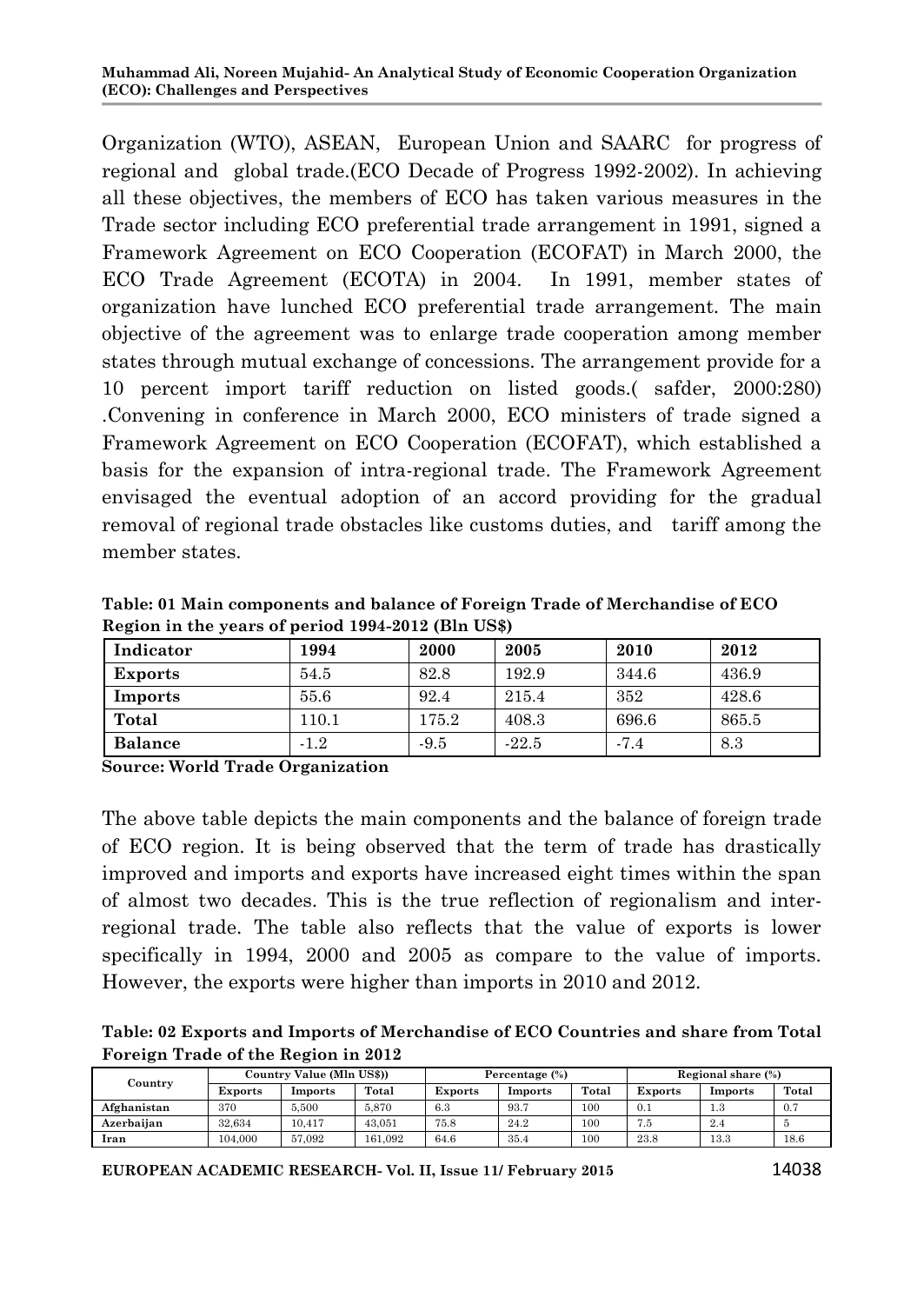| Kazakhstan        | 92.286  | 44.539  | 136.825 | 67.4 | 32.6  | 100 | 21.1 | 10.4 | 15.8 |
|-------------------|---------|---------|---------|------|-------|-----|------|------|------|
| Kyrgyz Republic   | 1.894   | 5.374   | 7.268   | 26.1 | 73.9  | 100 | 0.4  | 1.3  | 0.8  |
| Pakistan          | 24.567  | 44.157  | 68.724  | 35.7 | 64.3  | 100 | 5.6  | 10.3 | 7.9  |
| Taiikistan        | .358    | 3.778   | 5.136   | 26.4 | 73.6  | 100 | 0.3  | 0.9  | 0.6  |
| Turkey            | 152.469 | 236,545 | 389.014 | 39.2 | 60.8  | 100 | 34.9 | 55.2 | 44.9 |
| Turkmenistan      | 16.500  | 9.900   | 26.400  | 62.5 | 37.5  | 100 | 3.8  | 2.3  | 3.1  |
| Uzbekistan        | 10.836  | 11.296  | 22.132  | 49   | 51    | 100 | 2.5  | 2.6  | 2.6  |
| <b>ECO</b> Region | 436.914 | 428.599 | 865.513 | 50.5 | 49.50 | 100 | 100  | 100  | 100  |

**Source: World Trade Organization**

Observing the regional share of ECO countries from total exports of merchandise, Turkey stands first with 34.9% followed by Iran 23.8% and Kazakhstan 21.1% share from total exports of the region. Other countries Regional shares of the region declines below 10% while the lowest ratio less than 0.5% for three countries such as Kyrgyz Republic, Tajikistan and Afghanistan. The regional share among the ECO countries identify that Turkey has imported more than half value of total imports of the ECO countries with 55.2% share. Moreover, the regional share of imports of the ECO countries are Iran 13%, Kazakhstan 10.4% and Pakistan 10.3 %. The remaining countries of the region have minor share from total imports of merchandise with ratio below 3% for each. The lowest share for imports is estimated for Tajikistan which is 0.9%.

Another trade agreement i.e. ECO Trade Agreement (ECOTA) was signed in the 2nd Ministerial meeting on Commerce / Foreign Trade at Islamabad in July 2003 .The basic principle of ECOTA is to gradually eliminate non-tariff barriers as well as progressive removal of tariffs in the region. The ECOTA entered into force in April 2008, having been ratified by Afghanistan, Iran, Pakistan, Tajikistan and Turkey so far. The agreement cover a period of eight years and more than 80 percent of traded goods more than 15 percent tariffs were reduce. ECO Statistical Report: 2014), (Europa, 2013: 274). By this agreement, a Free Trade Area will establish in the ECO region by 2015. Together with the Transit Transport Framework Agreement (TTFA), the ECOTA has a potential to form massive prospects for the economic wellbeing of the people. [\(ECO Trade Agreement ECOTA\).](http://www.ecosecretariat.org/ftproot/Documents/Agreements/ECOTA.htm)

**Table: 03 Total Foreign Trade of Merchandise of ECO Region and its share from total world in the years of period 1994-2012**

| Indicator             | 1994     | 2000     | 2005 | 2010 | 2012 |
|-----------------------|----------|----------|------|------|------|
| ECO Region (Bln US\$) | 110      | 175      | 408  | 697  | 865  |
| ECO/World (%)         | $1.26\,$ | $1.33\,$ | 1.91 | 2.26 | 2.34 |

**Source: World Trade Organization**

**EUROPEAN ACADEMIC RESEARCH- Vol. II, Issue 11/ February 2015** 14039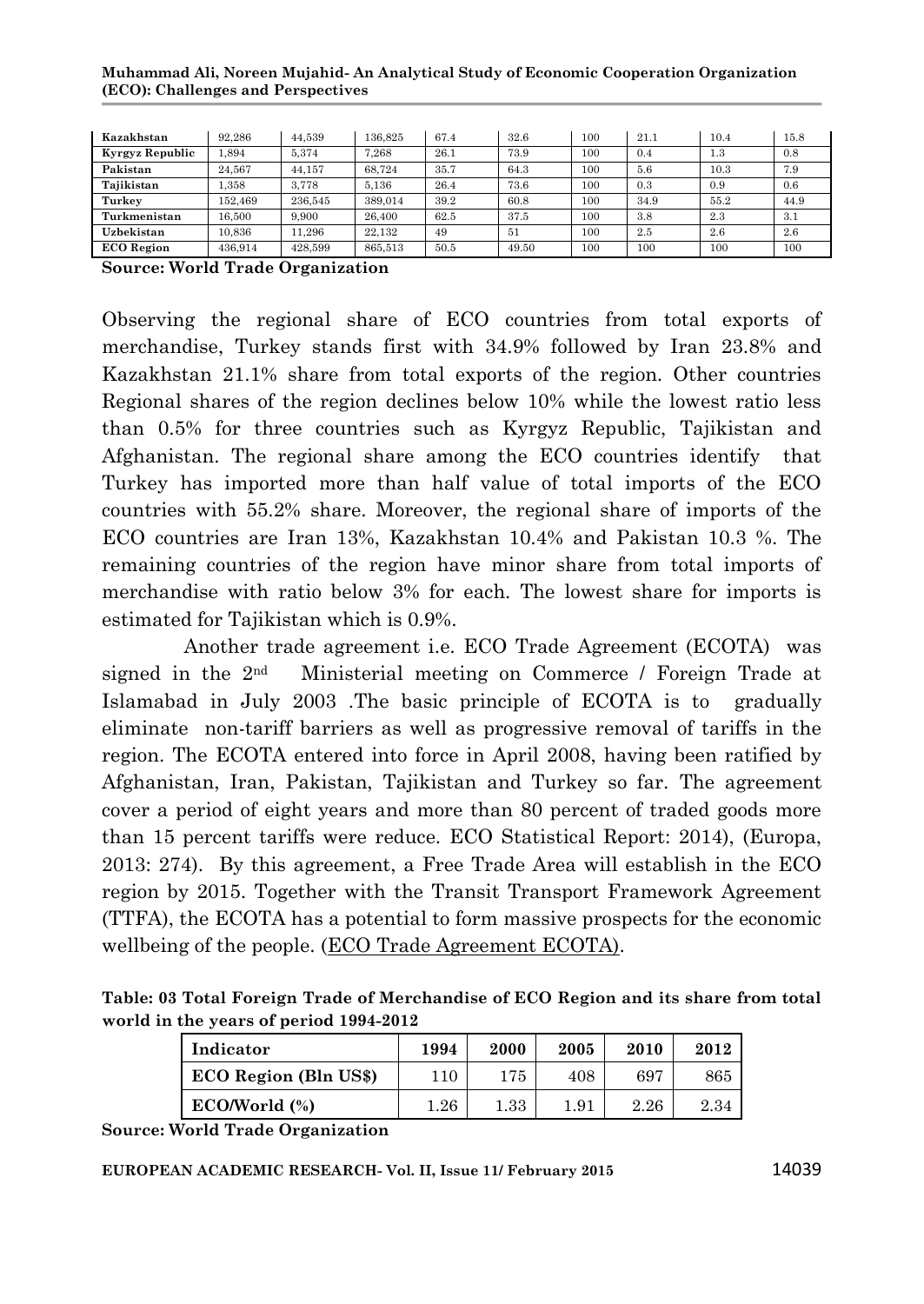The above defined table represents total foreign trade of merchandise of ECO region and its share from total world. It is being observed that the absolute trade volume rises eight times in the years of period 1994-2012. This is the true reflection of regionalism and inter-regional trade. The table also shows that the world share of trade of ECO increased from 1.26% to 2.34%.

#### **Transport and Communications**

A well-organized and modern transportation and communication system among the ECO member states is a significant factor for development of trade and socio-economic integration. Due to the geographical contiguity, as seven member states are landlocked, it is imperative for ECO member countries to develop a strong collaboration and monitoring mechanism in the Transport and Communications sector. Under the frame work of treaty of Izmir, the Quetta plan of action (1993) provides the main guideline for the development of transport infrastructure in the region. ECO has achieved a major development by signing a Transit Transport Framework Agreement (TTFA) and a Memorandum of Understanding (MOU) to help combat the cross-border trafficking of illegal goods in May 1998 at the fifth summit meeting, held in Kazakhstan. The TTFA, entered into force in May 2006, aimed at gradually eliminating non-physical barriers in the region, like synchronization of processes and accession by all member countries to universal transport conventions and moral norms( ECO, 2014: 744). Developed infrastructures would connect all sections of the significant Silk Road again and creating a viable impetus for trade and increasing the region's access to South and East Asia. More than Four hundred and thirty million people covering a vast area of more than eight million km2 would reconstruct their flourishing past in contemporary world (ECO Decade of Progress).

The region of ECO occupies a significant geo-strategic position bordered by Russia, China, the Indian Ocean, the Persian Gulf and the Caspian basin. The most strategic importance of this region lies in the fact that it contains the biggest reserve of oil, natural gas and mineral resources. Since the beginning of 20th century Azerbaijan – one of the ECO member states was leading natural oil producers. It was also birth place of petroleum refining industry. Kazakhstan, Turkmenistan and Uzbekistan -other central Asian countriesare also possessing huge reserves of oil, natural gas and coal. (ECO Decade of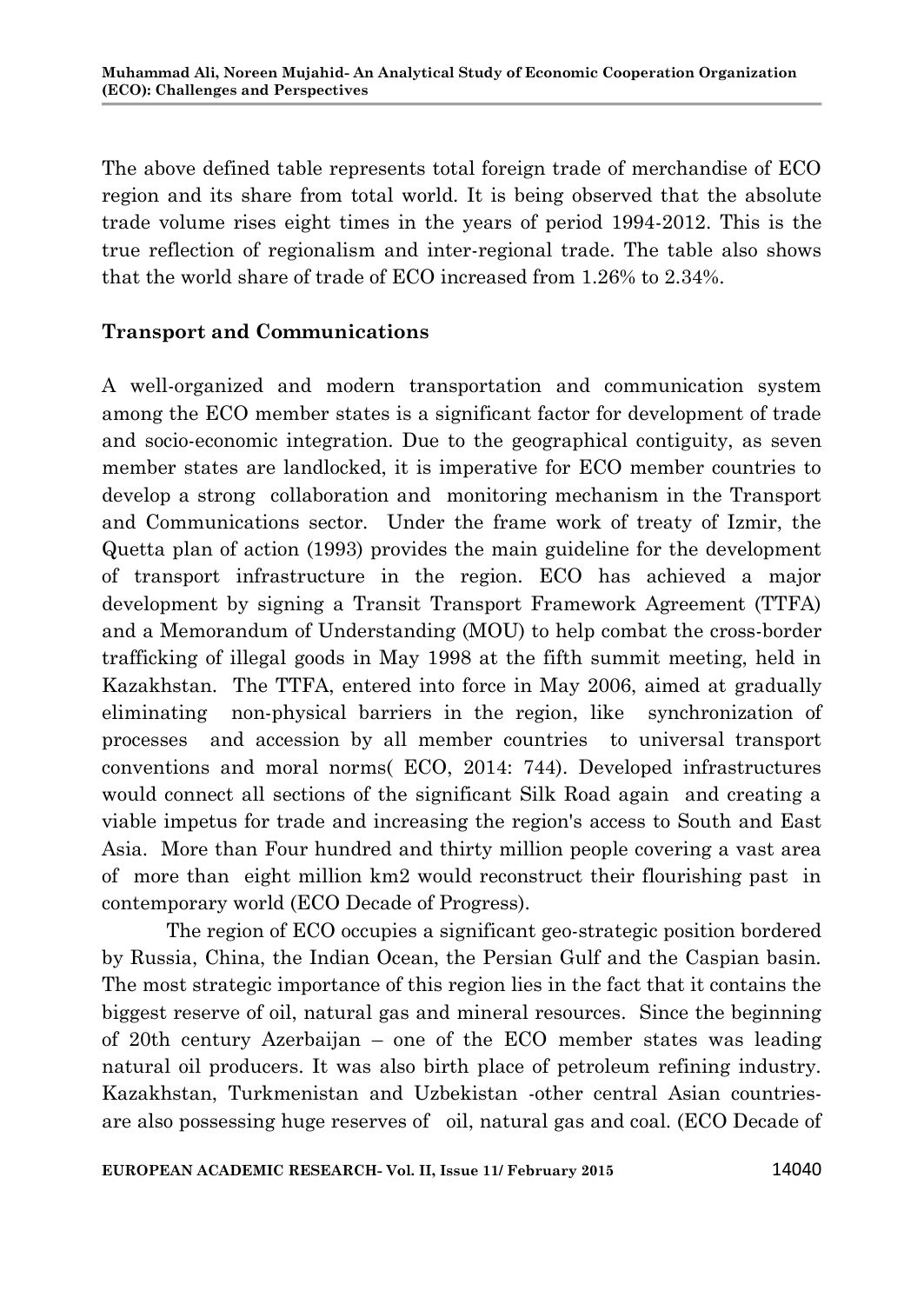Progress). Iran is known to possess the world largest resources of natural gas and fourth largest producers of crude petroleum globally. (Fisher:2013, 410). The Quetta plan of action (1993) provides the main guideline for ECO member states, to strengthen the operation of region's enormous natural assets (ECO Decade of Progress). By developing the necessary infrastructure like gas and oil pipelines, power lines, the region can successfully meet its own energy requirements as well as international. Recognizing the importance of region natural resources, Ashgabat-Declaration (in May 1997) emphasized the importance for establishing the transport and communication infrastructure and the network of transnational petroleum and gas pipelines through bilateral and regional arrangements (ECO, 2014: 744). In June 2011, ECO ministers were responsible for the environment adopted a Framework Plan of Action on Environmental Cooperation and Global Warming, covering the period 2011-15.The first ECO ministerial meeting on health convened in February 2010, considered means of enhancing cooperation on health issues with regard to attaining the relevant UN Millennium Development Goals and stresses in strengthening cooperation in the areas of blood transfusion and pharmaceuticals. In 2000, ECO signed a memorandum of understanding with World Health Organization and Joint UN Programme on HIV/AIDS in 2004 .The meeting adopted the Baku Declaration, identifying key priority area for future ECO area health cooperation. (ECO, 2013:) ECO ministers are responsible for agriculture, convened in July in Islamabad, adopted a declaration on cooperation in the agriculture sector, which specified that member states would contribute to agricultural rehabilitation in Afghanistan, and considered instigating a mechanism for the regional exchange of agricultural products.

Cooperation with other regional and international organizations is one of the main objectives of the association, set by the charter. The ECO has continued its relation with various regional and international organizations The ECO gained observer status at the UNO, OIC and WTO since 1993. (Barry,2013, 69) . In February 1993 ECO signed a memorandum of understanding with the United Nations Conference on Trade and Development **(**UNCTAD) whereby both parties agreed to exchange information on trade control measures, in order to increase transparency and thereby facilitate trade. In February 1994, ECO signed a framework cooperation agreement with the United Nations Economic and Social Commission for Asia and the Pacific **(**ESCAP**)** to enhance development cooperation through a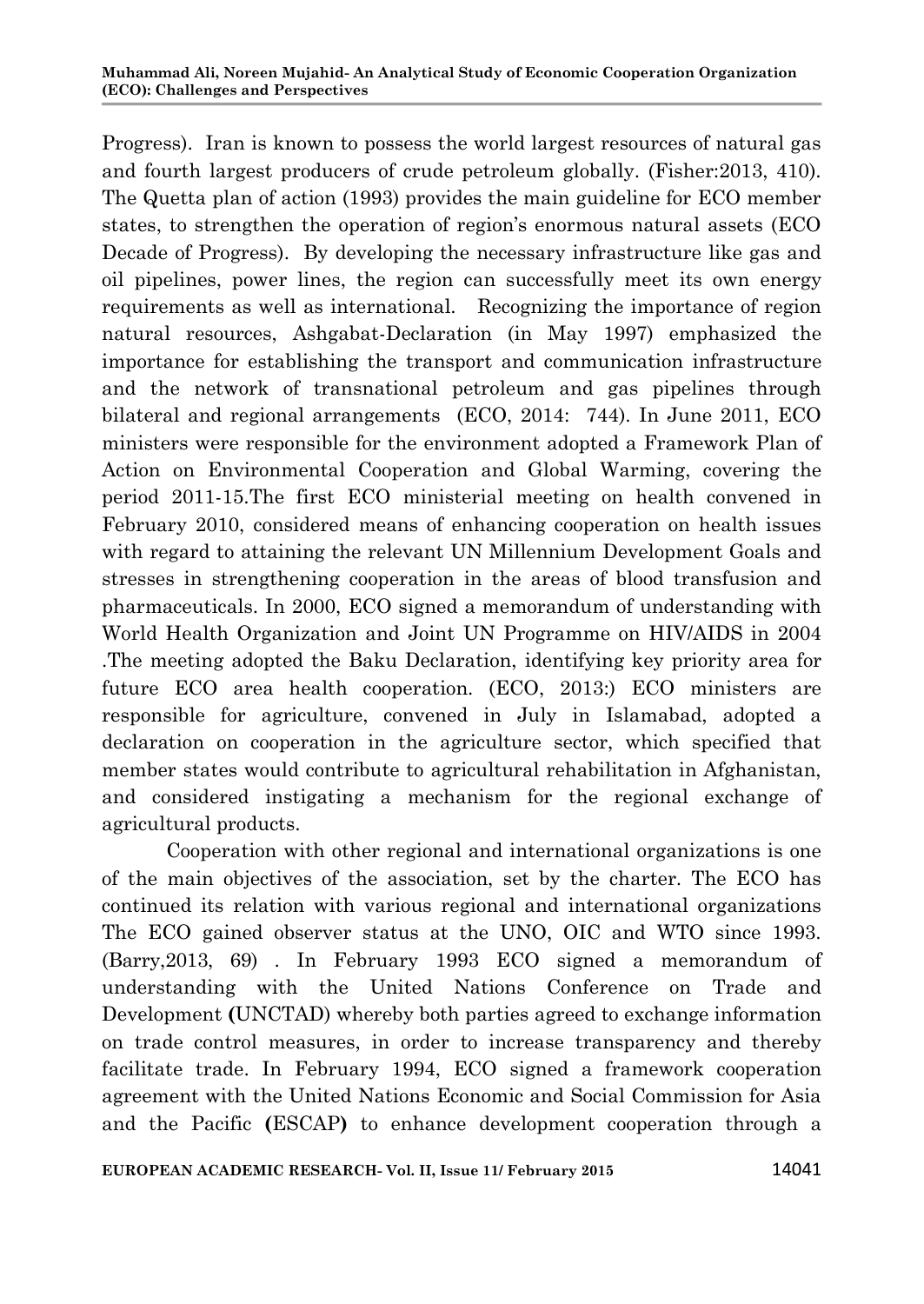framework of combined studies, workshop and exchange of information. Organization has also signed cooperation agreements with The United Nations Children's Fund **–** UNICEF (in 1993), the Asia Pacific Tele-community (1994), UN Drug Progamme (1995), the International Telecommunication Union (1997), the Canadian International Development Agency (1997), WHO (2000), and UNIFEM**,** the United Nations Development Fund for Women (2001). An informal dialogue at ministerial level has been conducted with the EU, ASEAN and SAARC since 1993, which bears testimony to its growing popularity. ( Safder: 2000, 280) ECO and - World Intellectual Property Organization hold regular consultations and convened conferences and seminars concerning regional cooperation on intellectual property rights,. During 2004 memorandums of understanding were signed with the Joint UN Programme on HIV/AIDS and with the UN Population Fund (UNIFPA) (South Asia 2014,756).

The ECO has also acquired observer status with the OIC which permitted it to take benefit from OIC's economic development programmes envisioned and developed through its related bodies. The ECO is already receiving significant support from the Islamic Development Bank in carrying out some of its activities. (Önder Özar :2002, 372 ) In March 2011 ECO, the UN Economic Commission for Europe and the Islamic development Bank signed a trilateral MOU on cooperation.( ECO, Europa 2014: 745)In 2007, ECO and the Shanghai Cooperation Organization (SCO) signed an MOU on mutual cooperation in the areas including trade and transportation, energy and environment, and tourism. In November 2001 the UN Secretary-General requested ECO to take an active role in efforts to restore stability in Afghanistan and to co-operate closely with his special representative in that country. In June 2002, the ECO Secretary-General participated in a tripartite ministerial conference on cooperation for development in Afghanistan that was convened under the auspices of the UN Development Programme; and attended by representatives from Afghanistan, Iran and Pakistan. ECO operates a Special Fund for the Reconstruction of Afghanistan, which was established in April 2004; by 2013 more than US \$11m had been pledged to the Fund. By that time the Fund had approved four ECO projects targeted towards the education and health sectors. ECO envisages connecting Afghanistan to the regional rail road system.( ECO, 2014: 745)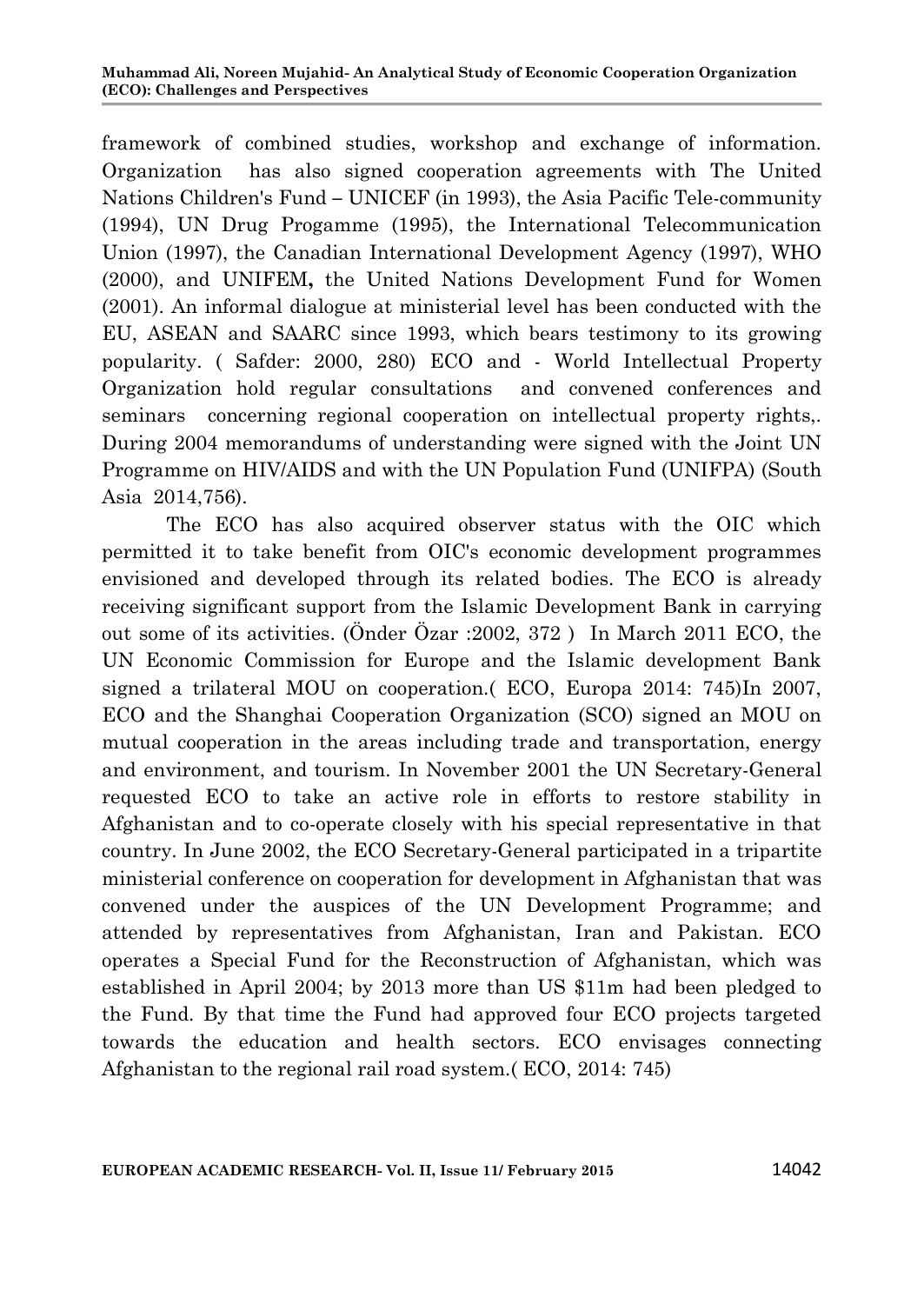# **Conclusion**

Regionalism has become a significant phenomenon in the study of political economy. Globalization and liberalization has further emphasized upon establishing strong regional linkages. The establishment of ECO is a significant development in regional cooperation and a recent phenomenon in comparison to many other regions of the world. The ECO is an intergovernmental organization consists of three Asia countries and seven Eurasian nations. The common objective is to create a free trade area /single market for goods and services, much like the EU and ASEAN in 2015. In the present scenario, ECO has developed as a regional organization with more than 440 million people and rich in natural resources. The ECO has completed 29 years of existence. Although it's not a long period for a regional cooperation to establish its worth in promoting regional cooperation and solidarity, however, during these years, organization has "widened" as well as "deepened". The widened aspect shows that it has enlarged it membership from three to ten countries. The ECO gained observer status at the UNO, OIC and WTO since 1993. Turkish Republic of North Cyprus has been attending its summits as observer since 1995. ECO has emerged as a reliable regional organization and has signed more than fifteen MoUs with different international organizations and continues to have very close working relationship with UN and UN related bodies. Also, it has established vibrant ties with many regional organizations such as SAARC, ASEAN, OIC, Colombo Plan and EU. It has also increased its activities and institutional set-up as deepened aspect. The degree of integration depends upon the willingness and commitment of independent sovereign states to share their sovereignty. Deep integration that focuses on regulating the business environment in a more general sense is faced with many difficulties. The organization has marvelous potential for mutual advantage of the member countries of the region. Due to geostrategic position, its global stature and power is growing. There are numerous dimensional challenges and hurdles being faced by ECO in the way of regional cooperation. Most prominently, poor infrastructure of the member states in the field of transportation and communications, lack of technical knowledge, inconsistent economic and regional policies, limited concentration of markets and high degree of political instability. Despite the fact, that the region is rich in energy resources, member states are financially constrained to start their development projects.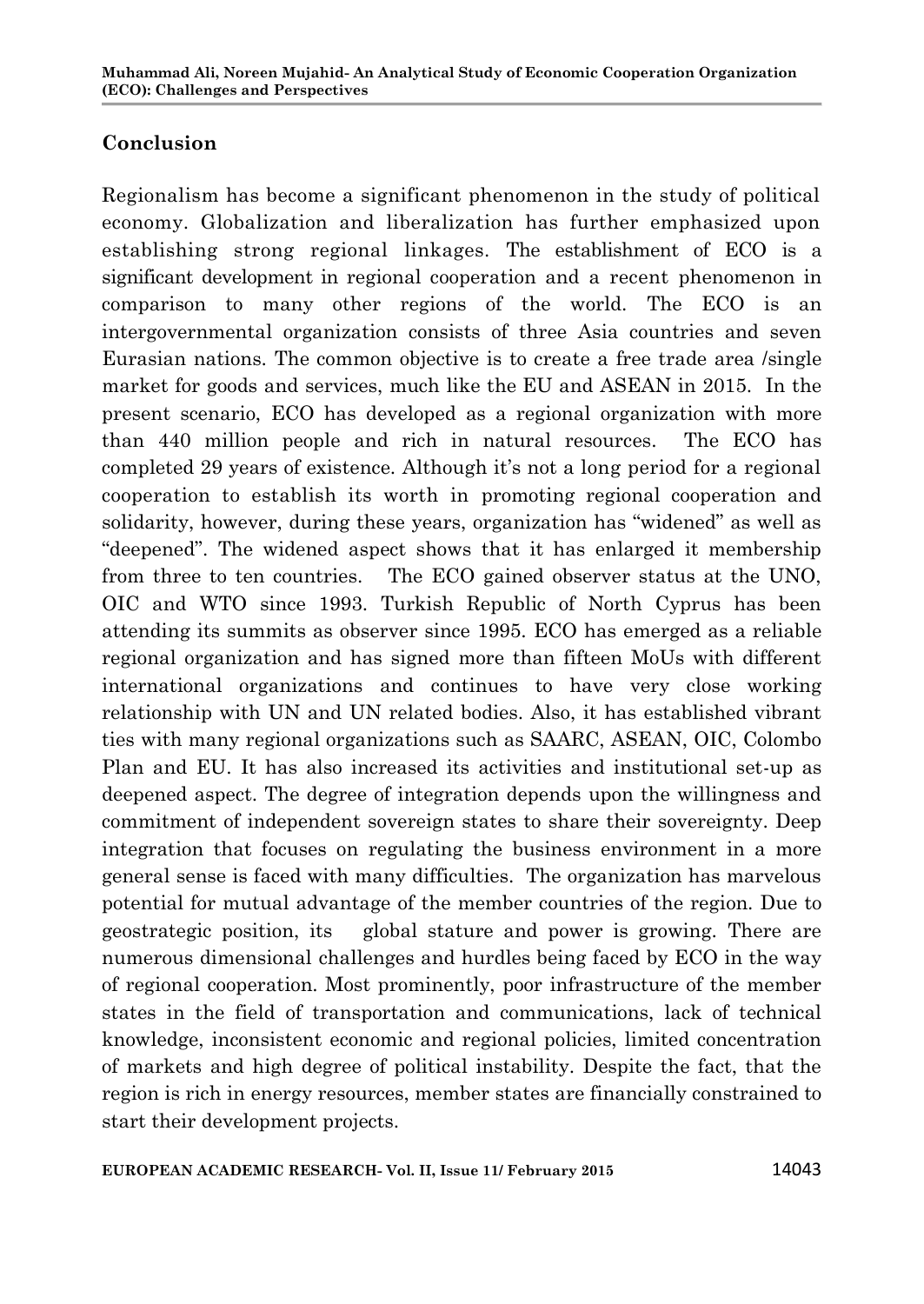# **Recommendations and Policy Options**:

The following recommendations may be considered to promote regional trade, encourage economic collaboration and strengthen the diplomatic relations among the member countries.

- 1. To meet the earlier mentioned challenges, each member state is required to increase its intra exports which may encourage trade. It would ensure intra-regional trade and motivate the socioeconomic development activities within the region.
- 2. There is a dire need to develop transport sector for regional cooperation. The development of transport system in ECO region will lower the transportation costs. An efficient transport system may help in shaping the economies.
- 3. The training and skill development is essential to transform the human resource into human capital.
- 4. ECO members should keep the political and regional differences at a side. For this, there has to be a political will on the part of the government.
- 5. ECO should strengthen their relations with the other regional blocs such as European Union, ASEAN and learn the lessons from their successful experiences.
- 6. Moreover, unless above mentioned challenges and constraints, faced by member states, are not settled, ECO cannot make any substantial contribution in improving cross-border connectivity, boosting trade among member countries, and strengthening regional economic cooperation process of the region.

#### **REFERENCES**

- ECO Statistical Report 2014 Available at: www.ecosecretariat.org Accessed on 15-05-2014.
- Mehmood Safder,( 2000) Pakistan Political Roots and Developments, Oxford University Press, Karachi, 2000.
- Green Richard , (2008) A Chronology Of International Organization , Routledge, London
- Turner Barry , (2013) The State Man Year Book 2014, The Politics Culture and Economics, , Palgrave, London.